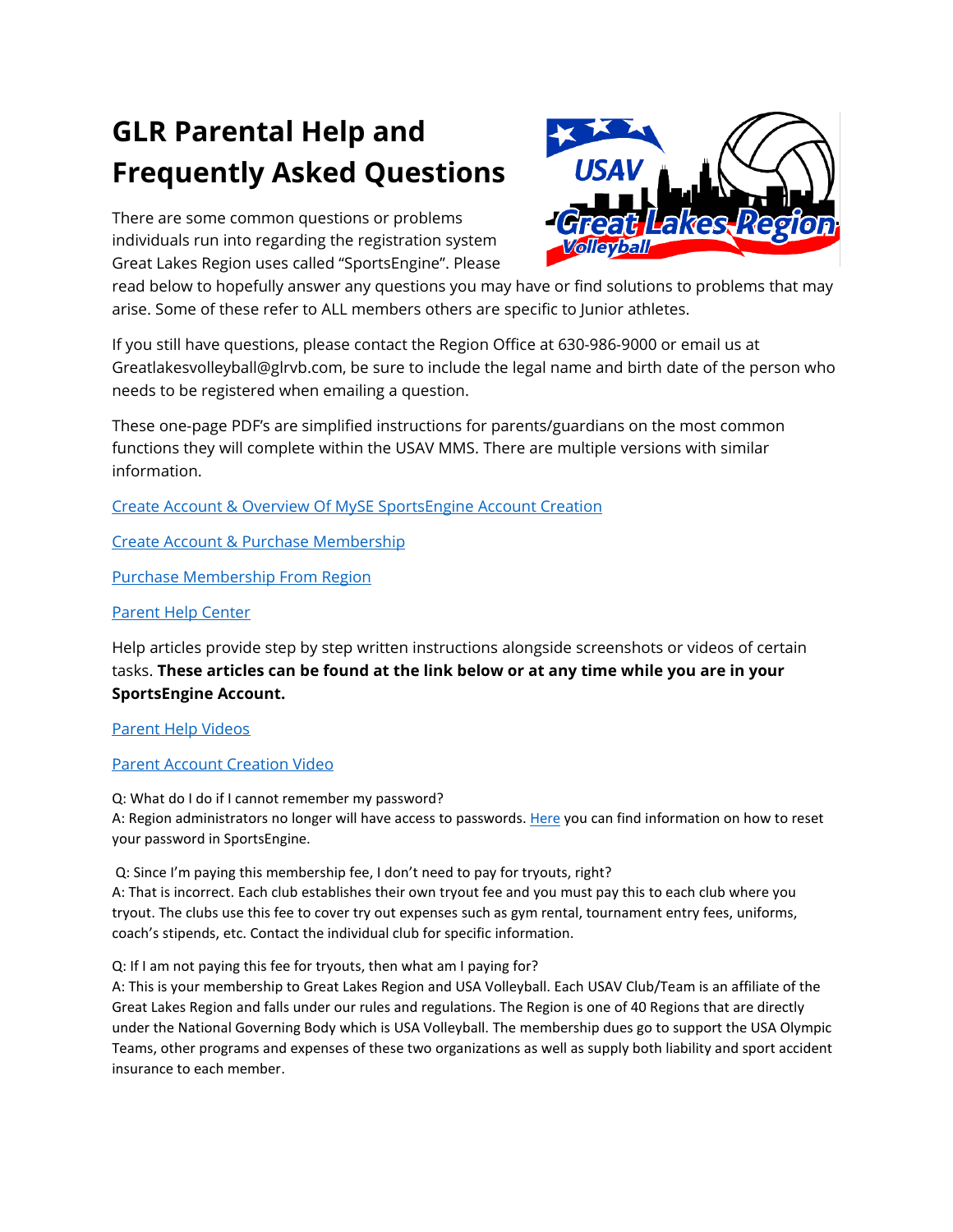### Q: Which Junior membership do I choose?

A: Answer a few easy questions with the SportsEngine Quizzard to purchase the correct membership for you or your athlete: <https://memberships.sportsengine.com/org/24067>

If you know your child will make a club/team somewhere, the easiest is to choose the \$55 Full Junior Membership. Once you have registered AND PAID, you are done with the registration process and will be covered for membership for clinics, tryouts, practices and tournaments. If you don't know if your child will make a team, choose the \$10 tryout membership. This membership is good during for 2 months after purchase and will cover any USAV sanctioned club tryout. After your child has been selected for a club/team, log back into SportsEngine and select "Renew Online" at left. Follow the process like before, this time choosing the \$45 Upgrade membership. **For the 2020-2021 season ONLY! Great Lakes Region and USA Volleyball is offering a \$15.00 Junior or Adult Limited Membership good for all training through December 31st, 2020. Members will be able to upgrade their membership to the Full Junior Membership or Adult Membership of their choice at any time or at the expiration of their limited Fall Membership. An individual will not be able to be added to a roster with a limited membership.**

Q: What if I have a question about a specific club or tryout where do I find that information?

A: Each club within the Great Lakes Region is run independently. Many have posted tryout information, which you can find by clicking on "Junior" link from our main page and then select from the option for "Tryout Information". You can then select a specific age division to find all tryouts posted by the clubs. For specifics regarding tryout registration, club fees, practices etc please contact each individual club. We have a complete listing of Clubs and their contact information under the "Junior" link.

Q: How do I know what age division my child should be in?

A: Age divisions are based upon the date of birth of the athlete and not the current grade in school. The system will automatically associate the correct age division at the time of registration. The following shows the current age definitions for the 2020 membership season.

18 and Under Division: Players who were born on or after July 1, 2002 OR Players who were born on or after July 1, 2001 and a high school student in the twelfth (12th) grade or below during some part of the current academic year

17 and Under Division: Players who were born on or after July 1, 2003

• Girls 17 and Under Division: Players who were born on or after July 1, 2002 (18 years or younger) who shall neither have completed nor are in a grade higher than the eleventh grade (11th) during the current academic year will be allowed to participate at the USA Junior National Championships on 17 and under teams. This age waiver is still subject to frozen roster rules. (This age waiver is based on recruiting concerns for girls in the 11th grade who would otherwise be required to participate in girls 18's qualifiers and the Girls 18's GJNC.)

16 and Under Division: Players who were born on or after July 1, 2004

15 and Under Division: Players who were born on or after July 1, 2005

14 and Under Division: Players who were born on or after July 1, 2006

• Boys 14 and Under Division: Players who were born on or after July 1, 2005 (15 years or younger) who shall neither have completed nor are in a grade higher than the eighth grade (8th) during the current academic year will be allowed to participate at the USA Junior National Championships on 14 and under teams. This age waiver is still subject to frozen roster rules. (This exception is based on the net height difference of 7'4 1/8" to 7' 11 5/8" between the 14 and Under Division to the 15 and Under Division.)